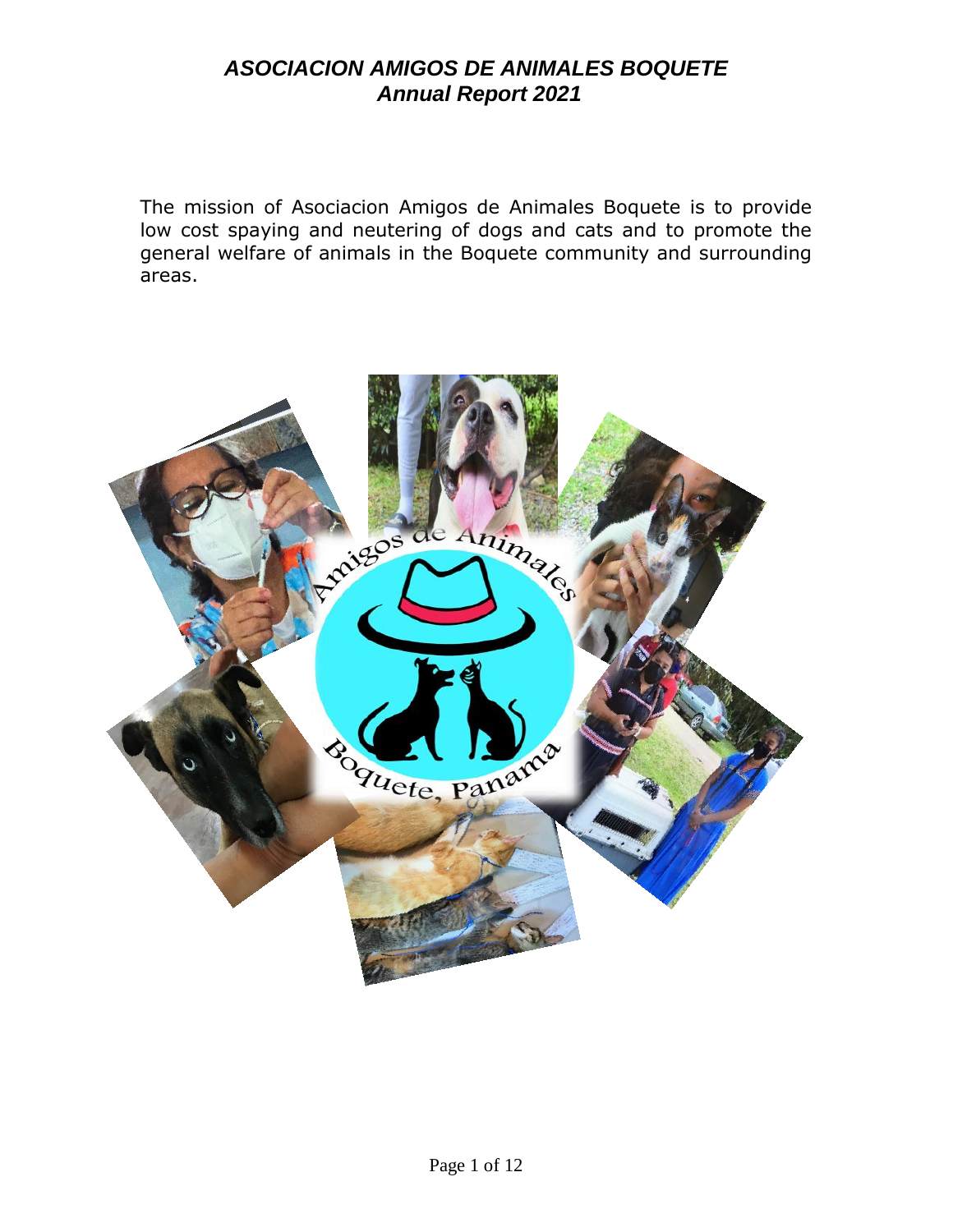This report reflects AADAB activities from January 2021 through December 2021.

### **2021 CLINIC REPORT**

Amigos de Animales usually holds monthly sterilization clinics the last Sunday of every month except November and December due to the holidays. Finally in 2021, we were able to start again with monthly clinics, starting slow but building our numbers again, though still not at 2019 levels.

We have fully complied with the guidelines set out by MINSA (Health Department) for conducting our clinics.

In September, we celebrated our 20,000 animal to come through our clinic.

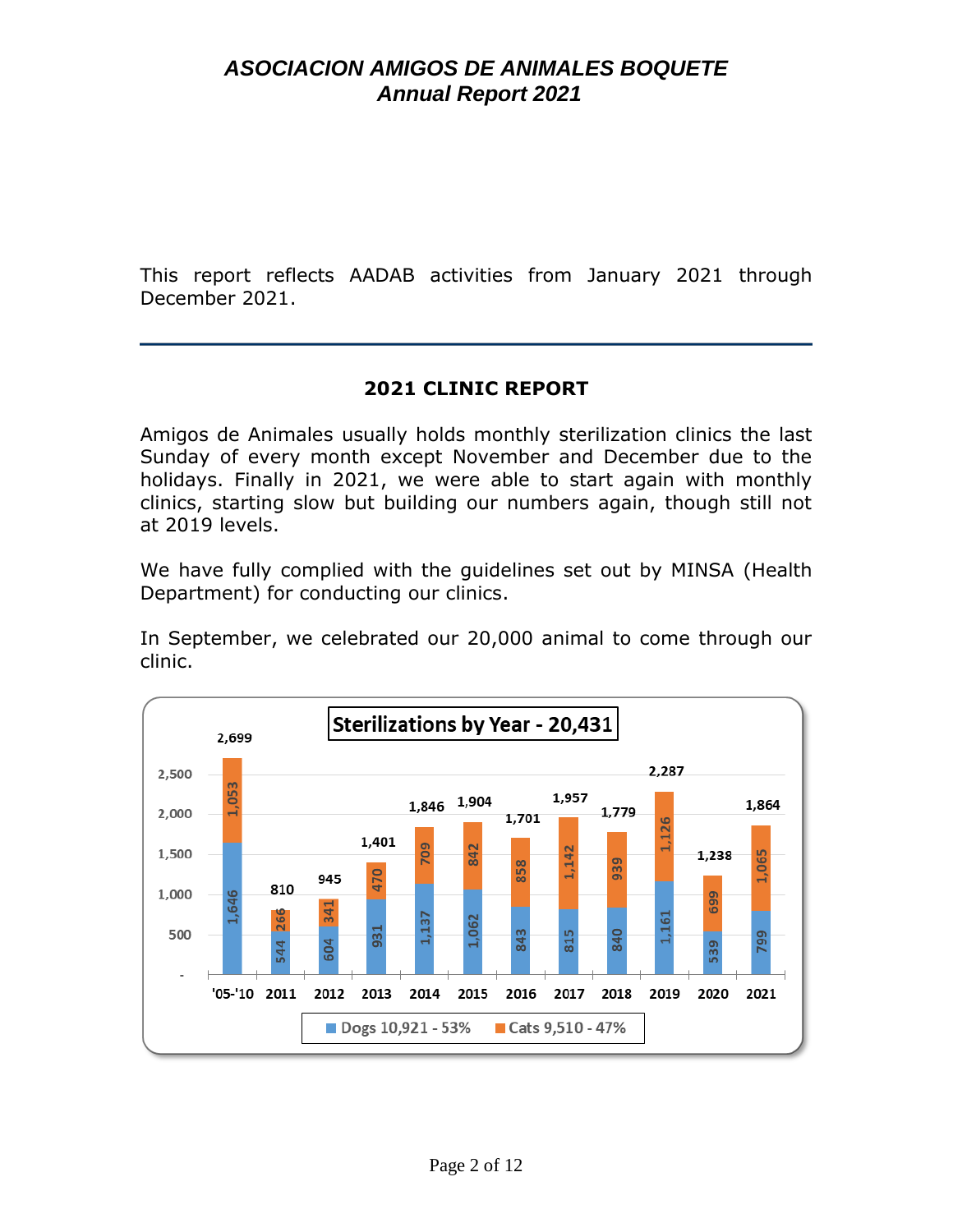

### **COLLECTORS**

Collectors are the volunteers who go out into the neighborhoods and the fincas to gather up animals to be sterilized at our clinics. The role of collectors has grown over the years and is very important in our clinics and to the community. In 2021, Collectors represented 23% of animals brought into our clinics.

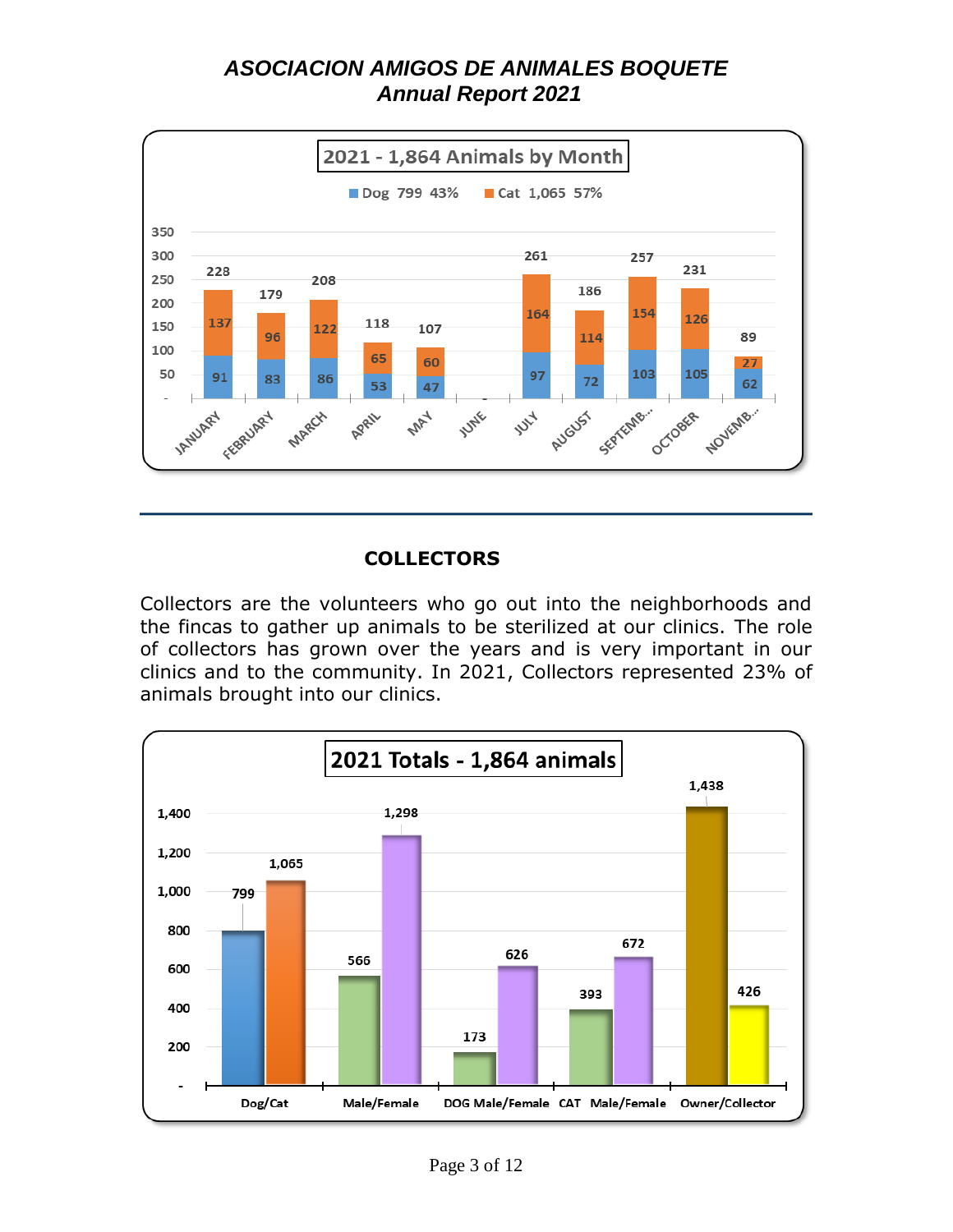

### **FUNDRAISING**

In September 2018, Cary Trantham, our Treasurer, completed our quest to become a US not-for-profit entity. This allows us to raise funds in the US and our donors are entitled to get a tax deduction from the IRS.

We started a corporation in 2019 called Amigos de Animales, Inc. to allow people in the US to make a donation to Animales through the Wells Fargo Bank. For this Report 2021, we have combined the money from both corporations.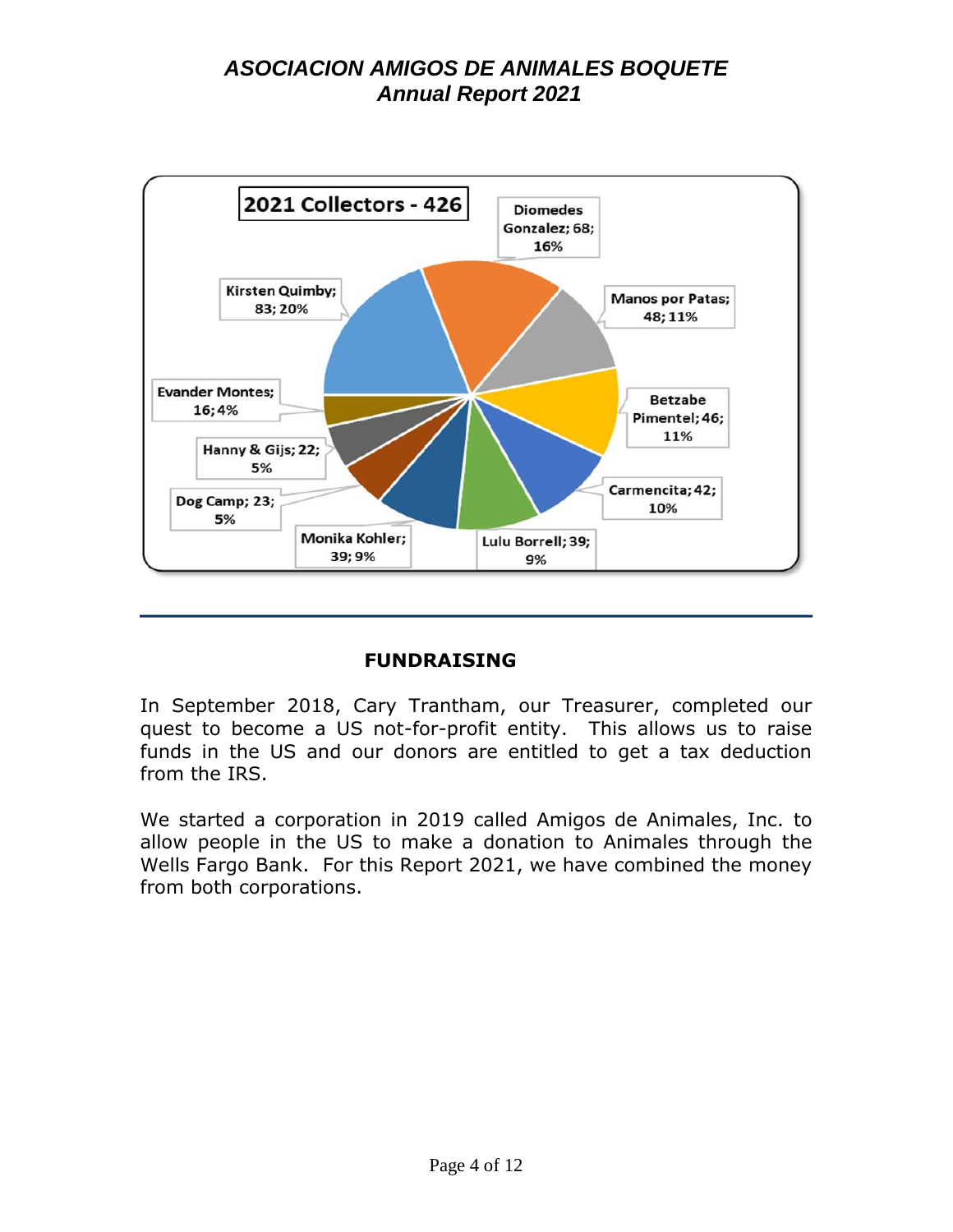



Our fundraising was down in 2021 because we were unable to hold our Raffle/Fundraiser.

Our calendar sales this year represented our largest Fundraising "Event" of the year. Sales were done online, in various businesses in Boquete, and at the Tuesday Market where we were given a free table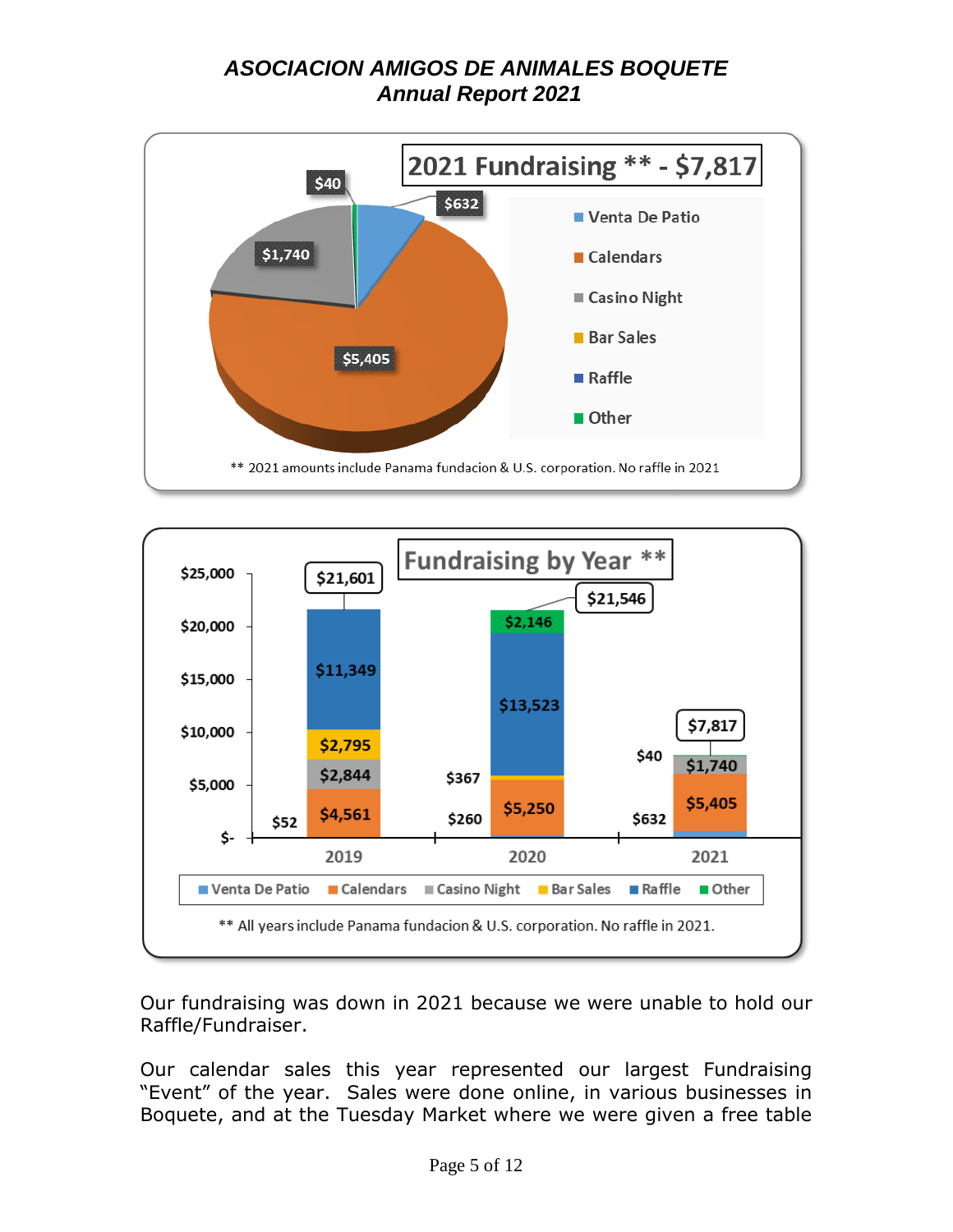from which to sell the calendars as well as acquaint newcomers to what Animales is about.

### **DONATIONS**

This year, 2021, donations played a large part in our overall income.

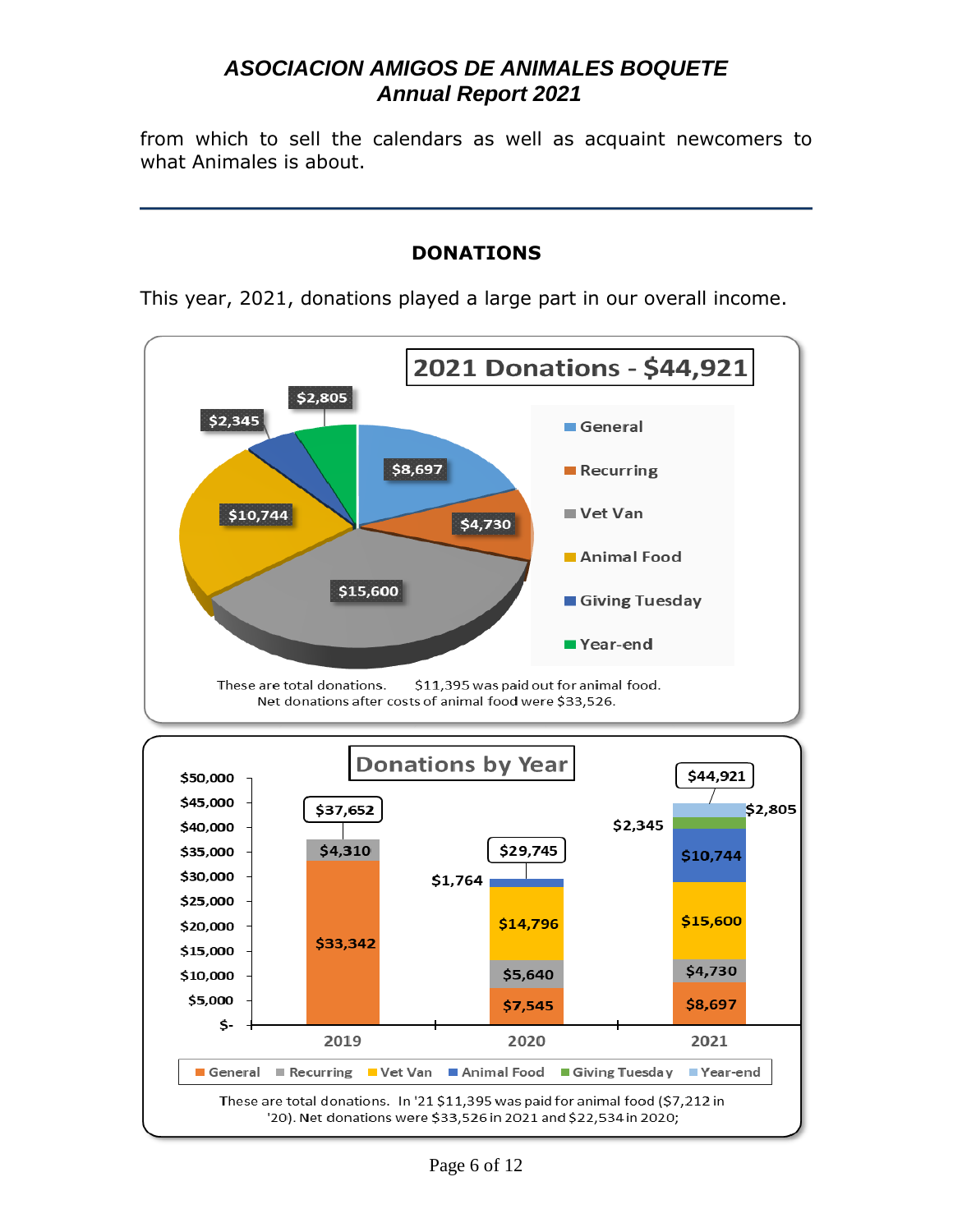Knowing that our ability to hold in person fundraisers was limited, Animales joined Network for Good, a software site that shows how to better communicate with and reach our donors through letter writing campaigns. It also provides coaching and mentoring services to help us better reach and exceed our fundraising goals and move our mission forward.

We have begun using more social media platforms such as Facebook and Instagram as a way of better communicating with our volunteers and potential donors. We have also done video thank yous to our donors and will continue to explore more and creative ways of interacting with our community.

#### **GRANTS**

Thanks to grants such as the one from the SPCAI, obtained by former Board member Judy Sacco, we were able to continue sponsoring animals whose owners or collectors were unable to pay our fee.



We have also begun to issue and sell "gift certificates" for people to purchase and more easily sponsor the pet(s) of friends or neighbors or workers.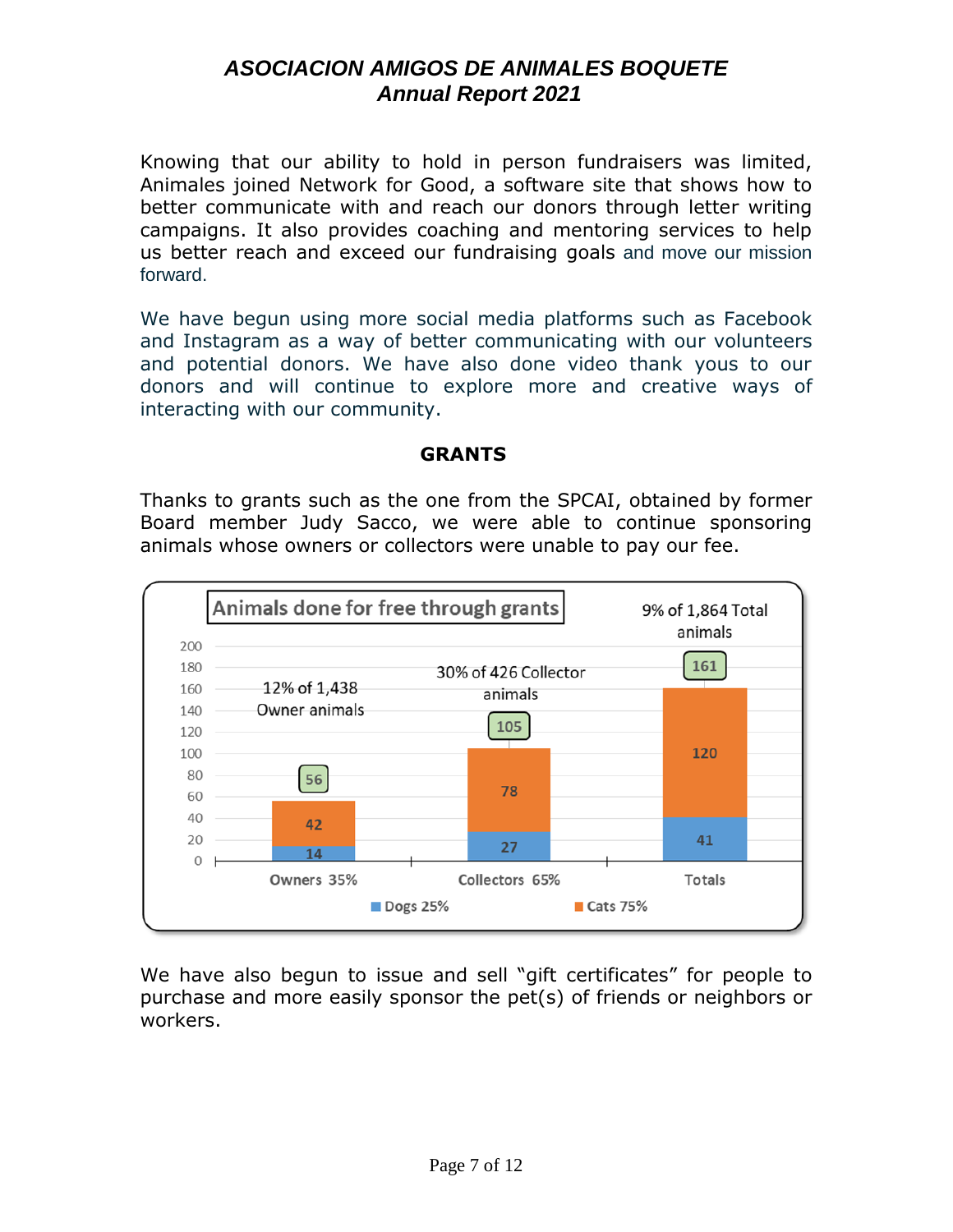

#### **OVERALL INCOME**

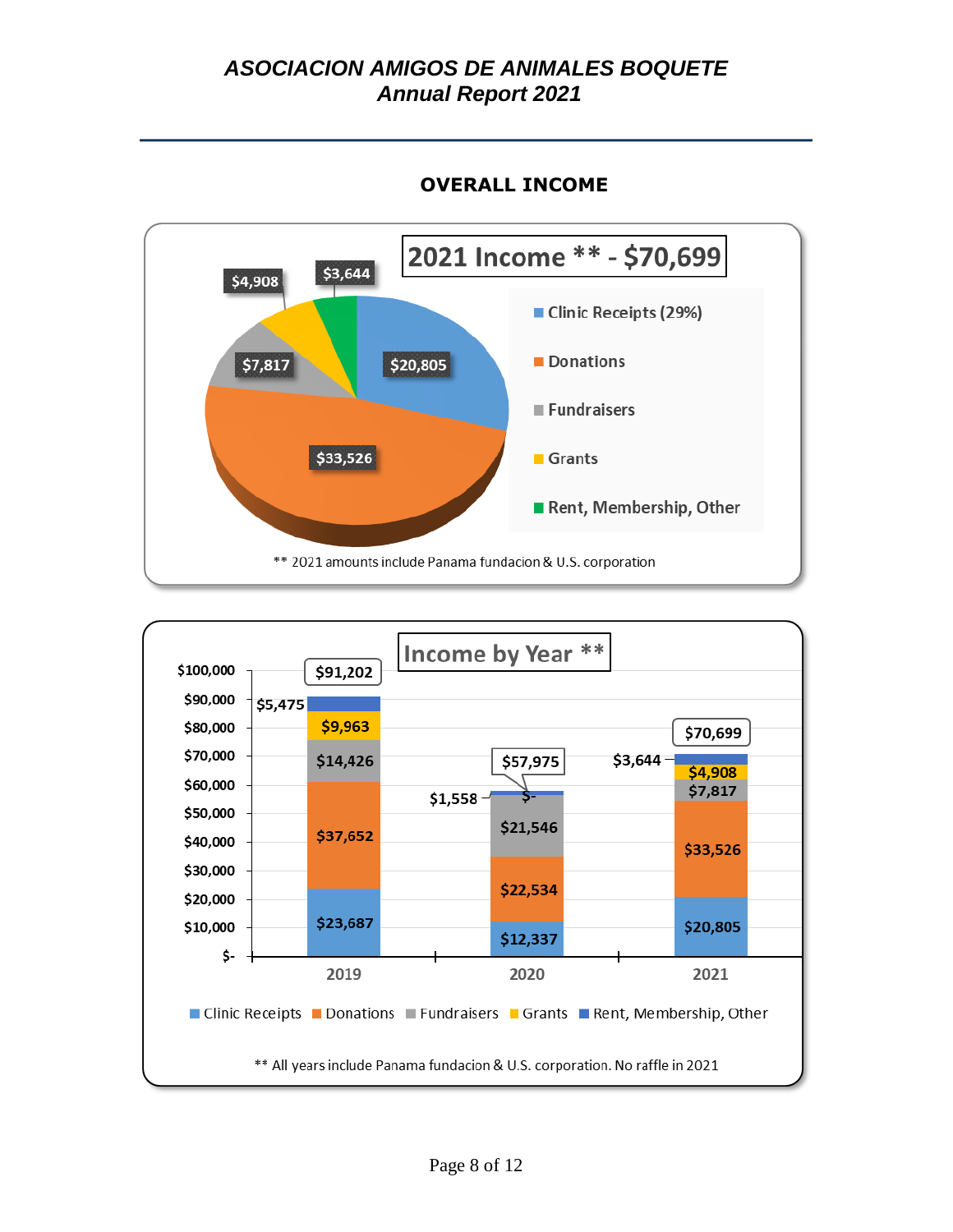#### **EXPENSES**

Our major expenses are as always, clinic related. We charge \$15 a dog and \$8 a cat-already the lowest in Panama-but we pay our vets \$12 a dog and \$6 a cat. Our medical bills are for the medications we use at every clinic, including anesthesia and pain medications. We continue to lose money at every clinic and strive to make up that difference through our fundraising efforts.

Other expenses include paying our Appointment Secretary (our only paid employee), all our kitchen food and supplies, maintenance of the facility, legal services, office supplies, laundry, etc. The list of all expenses is itemized in the Financial Report.

An added expense this year and last has been the MINSA-required cleaning service before and after any clinic or event as well as providing masks and other protective equipment.

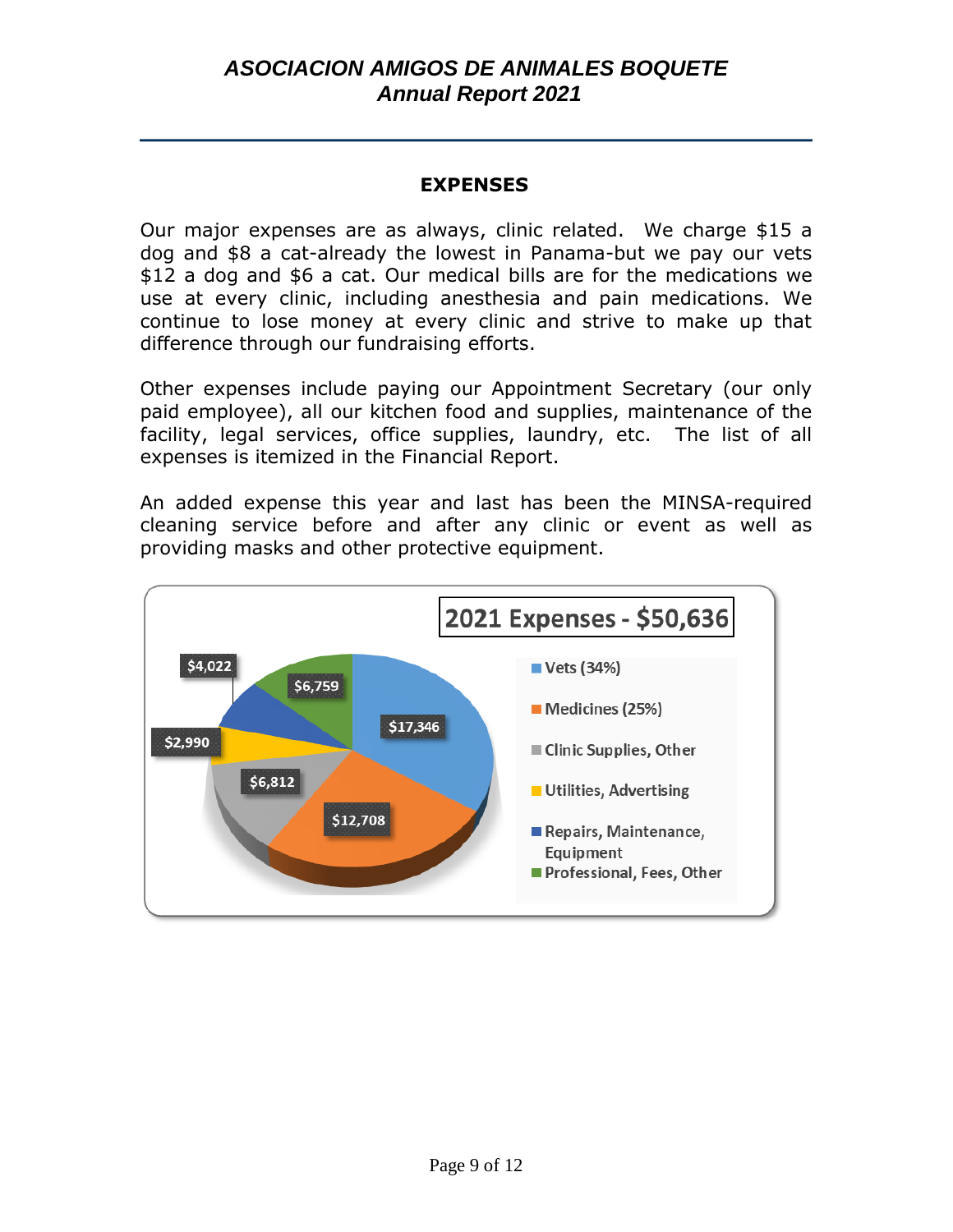

Doing a deep dive into our expenses, it has been determined that the average three year cost per animal per clinic is \$24.71, \$31.42 for dogs and \$18.69 for cats. We have deliberately kept our fees for animals down since so many of our owners and collectors cannot afford even our low rates.

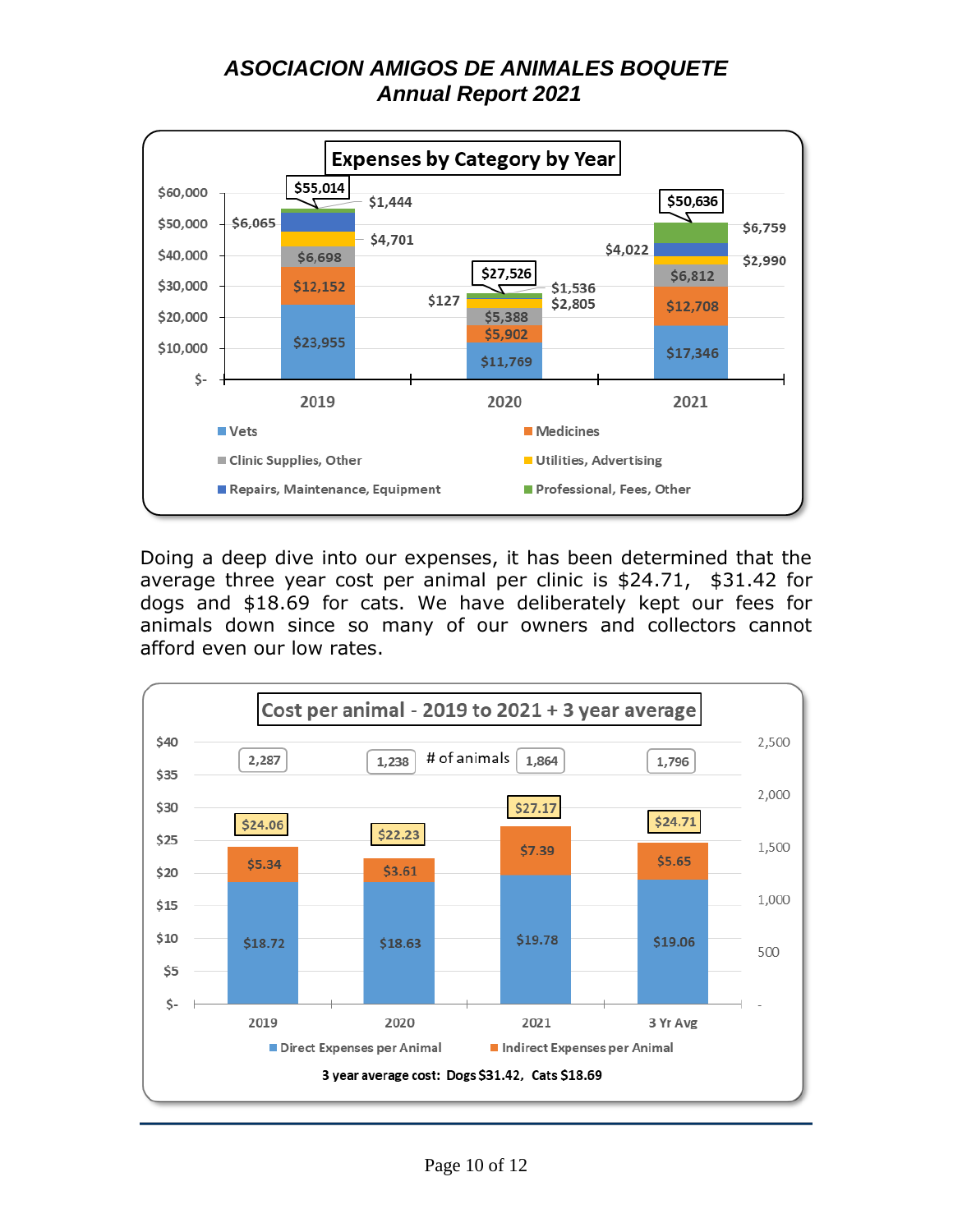#### **A Not-for-profit Business**

As you see from the highlights of our Income and Expenses, we are running a good-sized business that is staffed entirely by volunteers, with the exception of our Appointment Secretary. The numbers you see are large but commensurate with our service to the community. Thanks to our clinics, started in 2005, the community of Boquete and the surrounding areas do not have the packs of starving and sad cats and dogs roaming the streets. The community is cleaner and safer thanks to our clinics.

### **FINANCIALS FOR 2021**

The full Financial Statements for 2021 and Budget for 2022 will be available upon request and posted on our website.

### **COMMUNITY SERVICES**

This year, continued to **work with the Mayor** and other local groups to provide dog and cat food to needy families who can barely feed themselves much less their domestic animals. In 2021, we paid \$11,395 (over 14,000 pounds), in dog and cat food to assist these families.

Thanks to some of our volunteers, **feeding stations** have been set up at various places in town to feed street dogs and feral cats. If needed, they are trapped and brought to our clinics to be sterilized.

We held a **Caring for Your Pet in Panama** talk at the library. We talked about how to deal with common emergency situations and then sold kits of supplies for a basic home first aid kit.

As noted above, on September 26, we celebrated sterilizing our **20,000th animal**. To honor that event, the Mayor issued a proclamation praising the efforts of Amigos de Animales and giving us a decree recognizing our service to the community.

It became apparent to us that many people face challenges getting to our clinics. Due to our fundraising efforts in 2019, we were able to purchase a **Mobile Clinic Van** that will allow us to visit communities